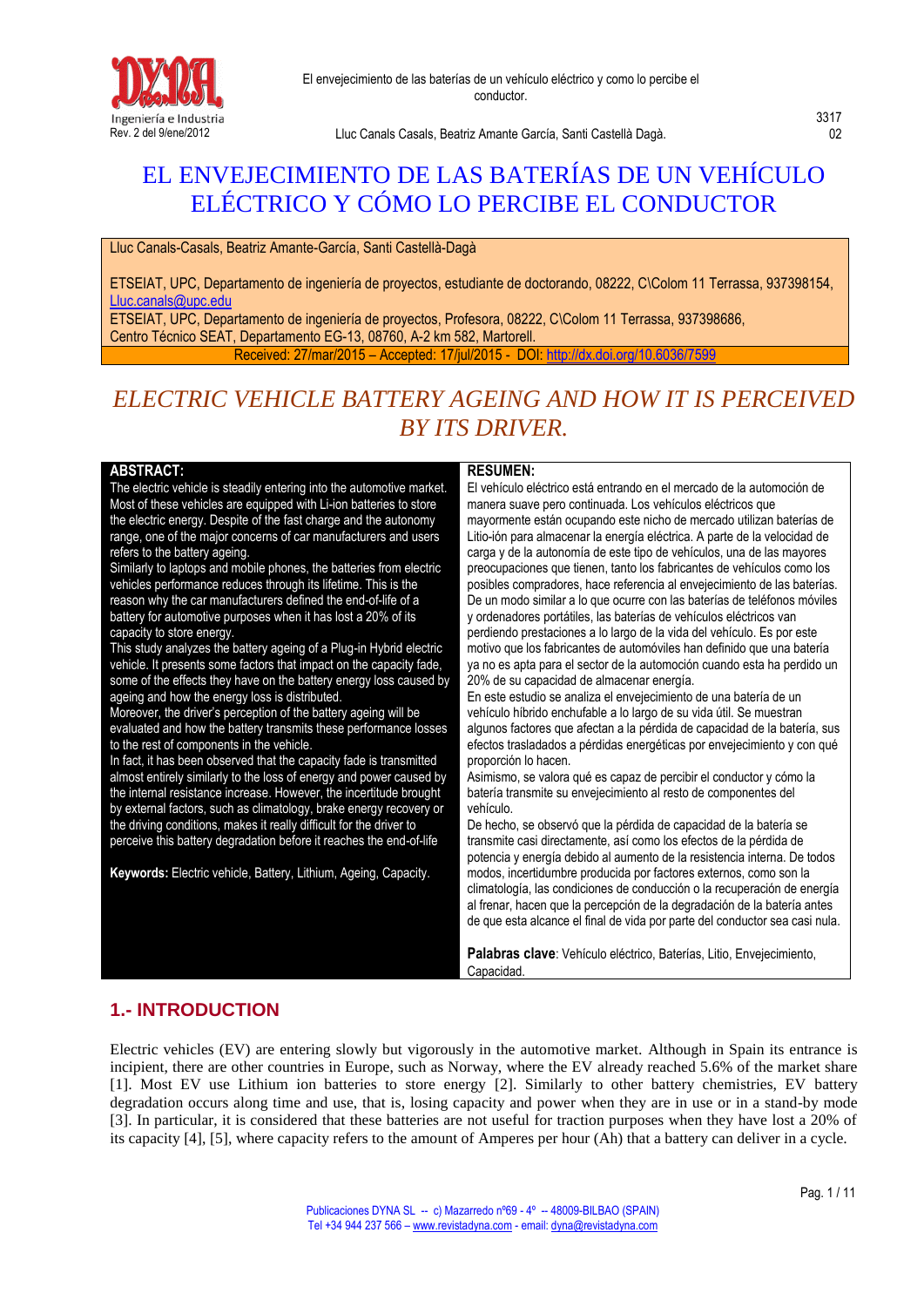

| Ingeniería e Industria |                                                                 | 3317 |
|------------------------|-----------------------------------------------------------------|------|
| Rev. 2 del 9/ene/2012  | Lluc Canals Casals, Beatriz Amante García, Santi Castellà Dagà. | 02   |

An EV battery is built by the addition of cells connected in series forming modules. Several of these modules are, again, connected in series or parallel forming the battery pack.

Cell aging or state of health (SOH) depends on many factors, such as working temperature, depth of discharge (DOD), State of charge (SOC) or voltage and the intensity during charge and discharges (C-rate). Each of these factors produce different reactions and effects on cells. Generally speaking, the higher these values (SOC, T, DOD and C-rate) are, the faster aging occurs, although it is not always like this and they do not affect aging in the same proportion. For example, when temperature decreases below 0°C, some aging mechanisms, as lithium platting, appear that rarely occur at higher temperatures [6], [7], [8]. In a practical way, battery aging originates losses in capacity, energy delivered, power and security. Fig.1 shows, schematically, the complexity and interactions of factors causing aging, the consequent physical/chemical reactions and the resulting effect on the battery performance.



*Fig.1: Relations between factors, reactions and effects on battery aging.*

We classify these capacity, power and energy losses in three sections:

- Electrochemical and chemic/physical effects: The different elements in a battery suffer degradation while cycling. Little by little, the quantity of available lithium for electron exchange reduces, the electrode interstices get deformed by lithium ion intercalation, formation of dendrites may occur similarly to gas formation, lithium platting and many other aging mechanisms that worsen battery performance [8]. As an example, it has been observed that Lithium deposes in salt compounds in the anode, forming a thin film named Solid Electrolyte Interface (SEI), which difficult future ion intercalations [9].

- Unbalance: The energy loss caused by unbalance is not an effect of the battery itself but caused by its control unit or Battery Management System (BMS). All batteries need a BMS in order to have a controlled and safety functionality. In fact, not all cells in a battery degrade at the same rate, some do it faster and others slower. Thus, BMS should control the voltage of each one of them to ensure, for example, that there is no overcharge or over-discharge. If the difference among them is too wide, BMS imposes power restrictions and may even completely stop the charge/discharge. In this study case, the maximum unbalance is limited to 0.2V. This is the reason why some authors argument that the battery capacity is set by the worse performing cell [10].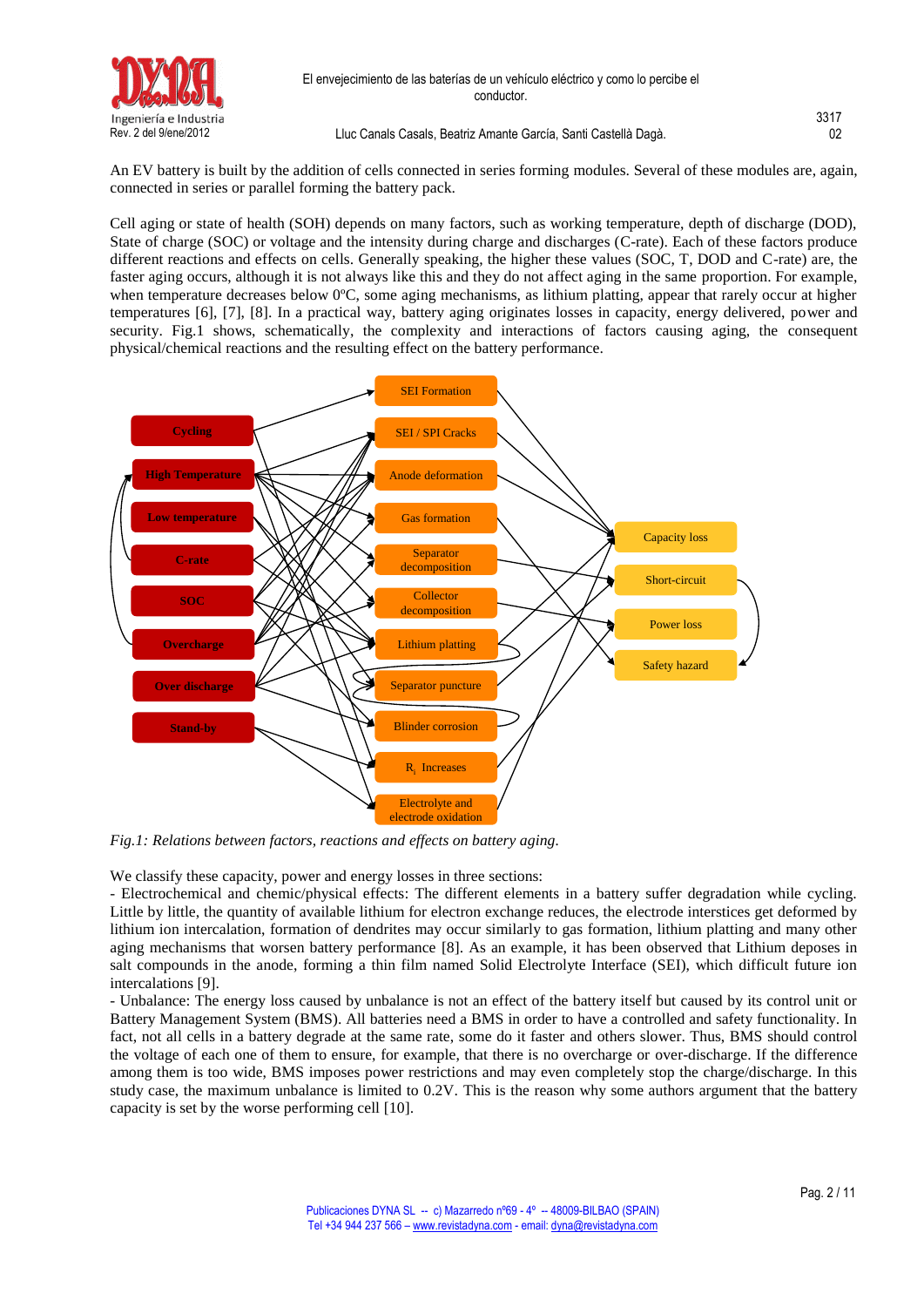

- Efficiency: During battery aging, for the reasons exposed above and presented in Fig.1, there is an internal resistance  $(R<sub>i</sub>)$  increase. This resistance increase causes higher heat and power losses, thus, there is an efficiency reduction during both charge and discharge processes.

To offer longer guarantees to clients and ensure softer battery aging, EV manufacturers take into account these three effects by limiting and controlling the DOD working range, voltage, current and temperature. This is done by means of the BMS, who monitors these parameters for all cells and activates the refrigeration system in case of need [11].

Based on data obtained from a Plug-in Hybrid Electric Vehicle (PHEV) and on results from laboratory testing to verify battery SOH, this study analyzes the weight of each of these 3 categories affecting the capacity loss. Moreover, the study analyzes how these performance reduction is perceived by owners.

The studied PHEV is equipped with a battery having 84 Graphite-NMC (Niquel, Manganese Cobalt) cells of 37.3 Ah capacity to fulfill the requirements on maximum power, velocity and range. Each module contains 6 cells in series with a total energy of 11.6 kWh. Working temperature range is fixed between -40ºC and 50ºC, the maximum charge and discharge intensity is 320 and 500A respectively, although these values are never reached because of the additional limitations introduced for safety reasons.

Many other chemistries may be used on the anode and cathode apart from NMC, for example, Nickel Cobalt Aluminum oxide (NCA), iron phosphate (LFP) or titanate (LTO) among others. The combination of these materials offer more or less energy and power density, safety or endurance, depending on the requirements to fulfill. As all cells are connected in series, in the studied case, they have exactly the same current going through all of them. The only aging factor that may be different, considering the specific configuration of this battery and its location in the vehicle, is cell temperature. For this reason it is important to correctly design the refrigeration system. This study wants to show how the battery pack ages and how this battery aging is noticeable on driving performance.

As there are many other elements in a vehicle that consume energy, the capacity loss perceived by drivers depends on other factors rather than just battery SOH. For example: driving habits (more or less aggressive), trips or climate conditions (when using other auxiliary acclimatization systems) [12], [13]. An analysis of these aspects will allow us to weight the variables involved in the loss of EV performance perceived by drivers.

# **2.- MATERIAL AND METHODOLOGY**

To obtain the necessary data used in this study, we took advantage of two main experimental data sources. The first data harvesting is focused on information logged from different trips done by the PHEV. This vehicle was leased for short periods of 3 weeks to several people that had the opportunity to charge it at home. The second data mining sources are the results from experimental laboratory maintenance tests done to the vehicle and battery when it had loss close to 10 and 20% of its capacity.

The first data collection was done extracting on-board EV information: This vehicle was a plug-in hybrid prototype equipped with data loggers that capture and store data from current (A), cell and battery voltage (V), module and battery temperature (ºC) and accumulated current (Ah) at every second, allowing data exploitation afterwards. In order to compare equivalent trips, we selected those that began with a fully charged battery and that where sufficiently long to completely discharge it. 16 trips were finally selected having similar characteristics. Evidently, the vehicle did many more trips with different durations and conditions apart from the ones described in this study. Fig.2 shows one of these complete discharge trip profiles. It can be observed that discharge is not constant (left axe), having voltage fluctuations (right axe) due to regenerative braking, which absorbs energy.

In the case of study, as in many other EVs, the studied PHEV had battery limitations. Thus, our vehicle considers that the battery is discharged when it achieves 26% SOC. At that moment, the vehicle leaves the 100% electric mode and works like a hybrid vehicle, that is, the internal combustion engine (ICE) starts to run. This fact is also appreciable in Fig.2, when discharge reaches 26% SOC, capacity starts to recover energy little by little. Thus, during its functionality, this PHEV never reaches 0% SOC , never does full discharges and the maximum DOD allowed is 74%.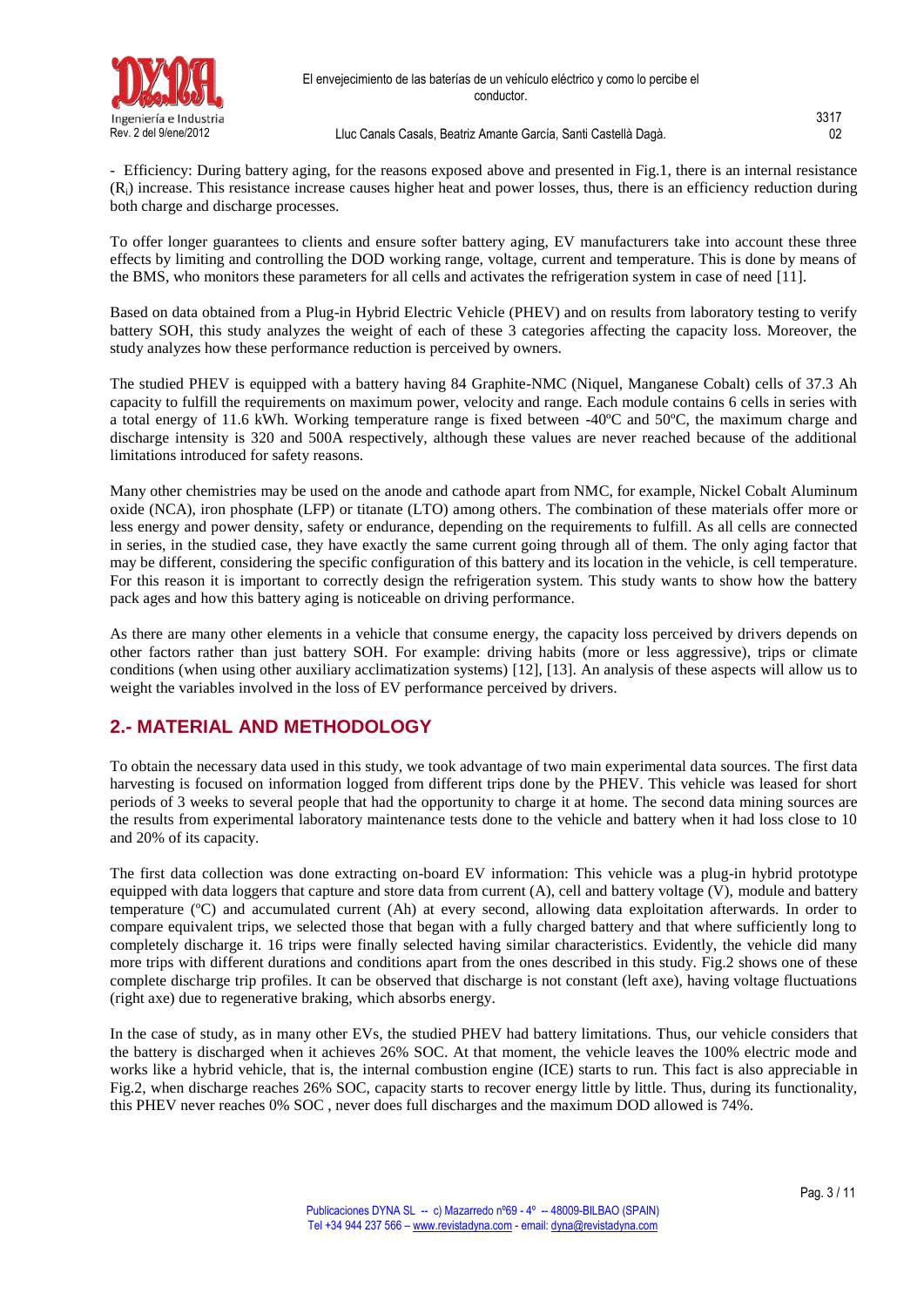



*Fig. 2. Example of the studied PHEV battery discharge in one of the selected trips.* 

The analysis of data from the vehicle relates the capacity discharged (Ah) against DOD in all 16 trips. Small recharges from regenerative braking are also included in the global Ah discharge of a battery along a trip. Therefore, to determine the capacity loss due to aging, we had to first calculate the available capacity of the battery during a trip (Cap) subtracting the regenerative braking small recharges  $(Q<sub>ch</sub>)$  to the total energy discharged  $(Q<sub>de</sub>)$  (Eq.1). Having the net energy discharge per trip, this value was normalized using the nominal capacity equivalent to a 100% DOD. This was simply done dividing capacity (Cap) by trip's DOD. The result is the real capacity of the battery at this moment (Cap<sub>Norm</sub>) as shown by Eq.2.

$$
Cap = Q_{dch} - Q_{ch} \tag{1}
$$

$$
Cap_{Norm} = \frac{cap}{DOD}
$$
 (2)

This approximation allowed us to observe how battery capacity decreases, as expected, through time and use. SOH, being a unidimensional value that represents the state of health of batteries in relation of their initial capacity can be estimated based on different factors and parameters. In this study, SOH was obtained by the ratio of battery capacity at the actual state (Cap<sub>Norm</sub>) between capacity at the beginning of the project (Cap<sub>ini</sub>) (Eq.3), which is a common way to evaluate and estimate SOH. However, as described later on, R<sup>i</sup> measurements are also usable for this purpose.

$$
SOH = \frac{Cap_{Norm}}{cap_{ini}} \tag{3}
$$

In order to verify that the extracted data from the vehicle was robust enough, some laboratory tests were executed to the same PHEV battery. These tests consist in capacity tests at 1C (meaning a total discharge of a battery that takes 1h), together with pulse tests, which are 100 and 160A current pulses during 18 seconds at 50% SOC that are used to determine R<sup>i</sup> values. These tests were performed in a climate chamber under controlled temperature (23ºC) following the process described by Schweiger, et al. [14] that is similar to most of tests and laboratory studies [15], [16]. For these tests, the battery was outside the vehicle and it was controlled by laboratory instrumentation instead of the common BMS. For this reason, it could be discharged below the 26% SOC limit and determine the real capacity if the battery. From the capacity test, the first thing to notice is the useful capacity loss caused by unbalance between cells, as shown in the results section.

On the other hand, heat energy losses  $(Q_{\text{heat}})$  also influence in the final energy consumption. In fact, heat emitted by batteries is not so easy to evaluate, as there are reversible and irreversible energy losses. However, Joule effect (Eq.4) is the one having higher impact at low C-rates [17]. Therefore, to calculate heat losses it is necessary to know  $R_i$  values, which is the main reason to perform pulse tests.  $R_i$  values are obtained following the Ohm rule, that is, dividing voltage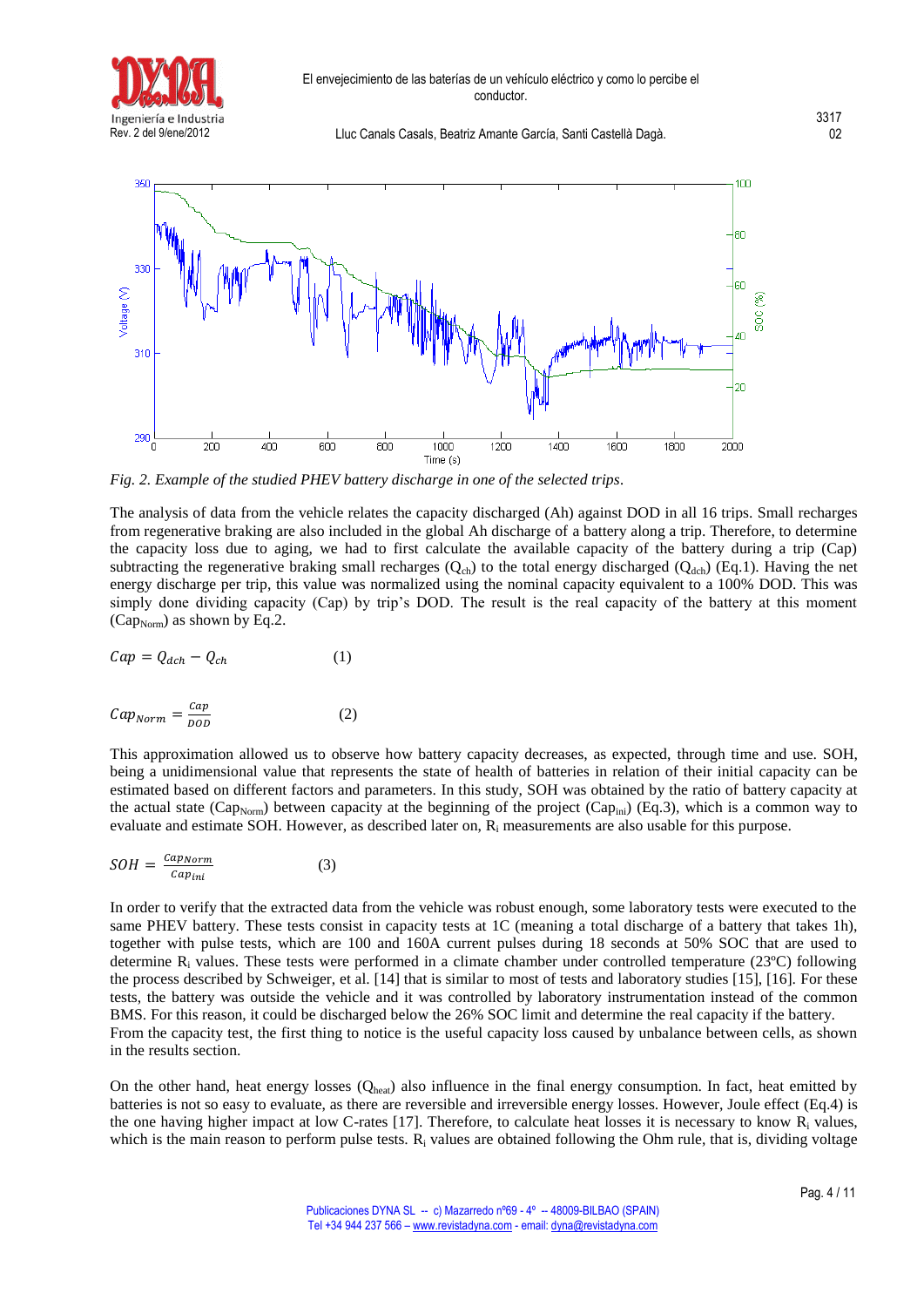

drop (∆V) against current going through the battery during the pulse (Eq.5). This calculations can be done either during discharge or charge pulses after 2, 10 and 18 seconds. Some authors divide Ri in three components: Ohmic resistance, charge transference and diffusion [18]. Moreover, it should be noticed that  $R_i$  varies according to SOC and temperature [19], so calculations should make special attention to these parameters when using equations 4 and 5.

$$
Q_{heat} = R_i \cdot I^2 \tag{4}
$$

$$
R_i = \frac{\Delta V}{I} \tag{5}
$$

In fact, R<sub>i</sub> increases together with battery aging, as reported by pulse tests done at 90%, and 80% SOH further in this study. Moreover, these results allow an evaluation of the heat loss increase and power loss due to aging.

Being all cells monitored, we obtain real data of each one of the cells in the battery, being able to see the evolution of  $R_i$ and capacity. This monitoring allow us to identify the existence or not of degradation tendencies in some modules against others and, in consequence, determine if the refrigeration system was well defined.

Once the vehicle performance losses are determined and based, again, on data from the aforementioned 16 trips, we will analyze the variations in perception due to driving habits and auxiliary consumption devices. Therefore, in addition to temperature effects, we will analyze the quantity and variability of the regenerative braking, observing how this factor increases incertitude to appreciate aging.

### **3.- RESULTS**

Once data acquisition and methodology is defined, we proceed to explain and present the obtained results. The main objective of the study is to determine how the capacity loss is transmitted to EV drivers. This section begins with the results obtained from on-board data.

Figure 3 shows the relation between discharged Amperes-hour ( $Q_{dch}$ ) against DOD for the selected 16 trips. Trips are numbered from 1 to 16 in order of occurrence, that is, the first trip that completely discharged the battery in the EV takes number 1, while number 16 represents the last (more recent) trip that the EV did with a complete discharge, corresponding to a heavily aged battery. Battery aging is caused by the accumulation of effects all along vehicle use, this 16 trips allow us to observe it. Two tendencies can be identified (*Fig. 3*a): in the first place we can state that, effectively, higher DODs imply more energy exchange. Secondly, (*Fig. 3*a) shows how trips done at the beginning of the project (darker dots) have generally more energy exchange than the once done lately (light grey dots). Thus, we can sense the capacity loss. Additionally, *Fig. 3*a also shows the huge variability reported by regenerative braking, which is eliminated by normalization applying equations 1 and 2. *[Fig. 3](#page-4-0)* b presents the normalized capacity of these 16 trips that, effectively, shows a decreasing useful battery capacity tendency as the PHEV drives and battery ages.



<span id="page-4-0"></span>*Fig. 3: a) Relation between discharged current per trip (Ah) against its corresponding DOD per trip. Discontinuous line represents the theoretical capacity of the battery without regenerative braking. b) Normalized capacity of cells on each of the analyzed trips (37Ah is the base nominal capacity identified by a discontinuous red line).*

3317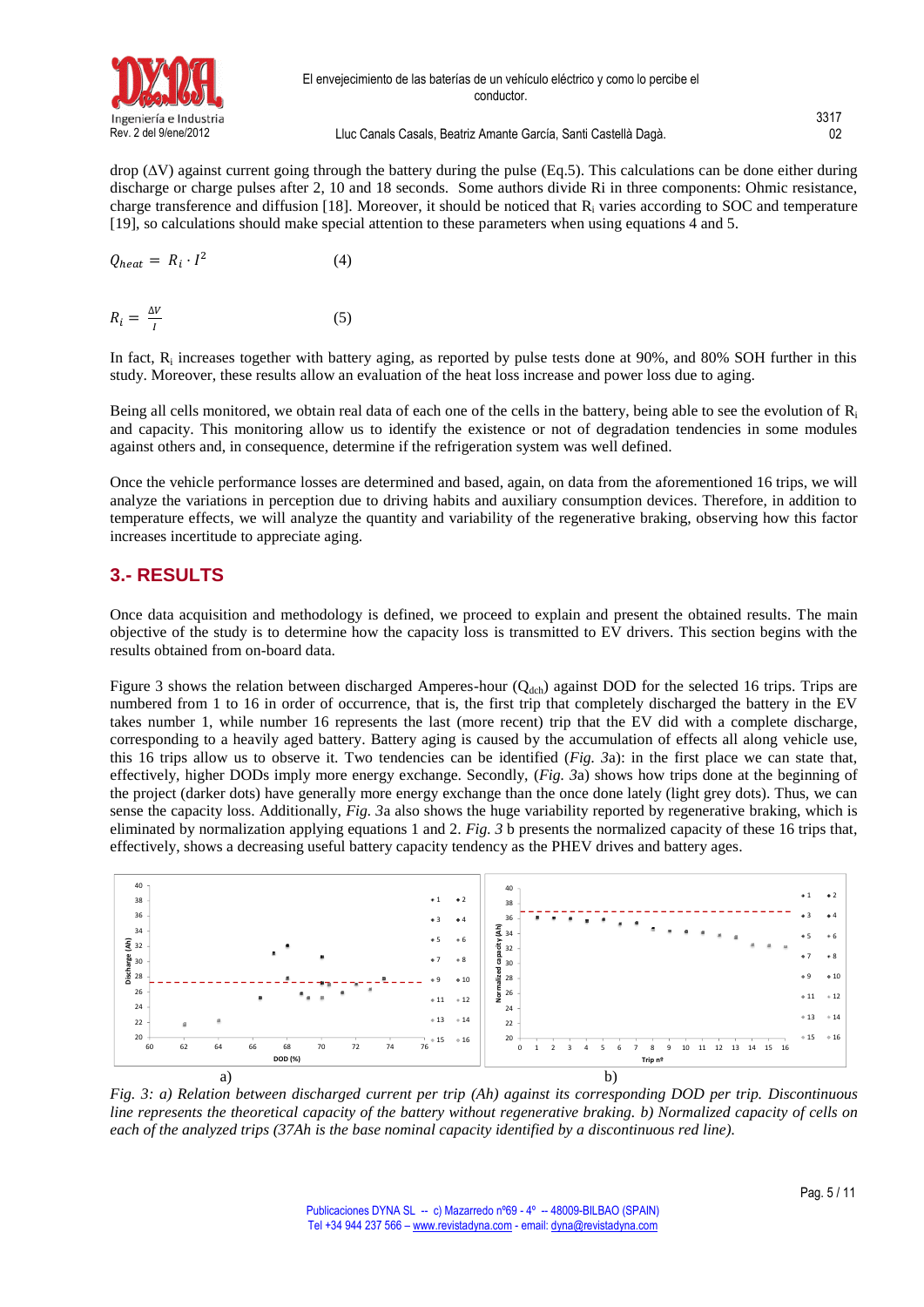

Presented results until now evidence that the battery transmits all its losses to the vehicle. To delve further into the analysis it is time to present the results obtained on laboratory testing facilities. *Fig. 4* shows in the same picture the capacity tests results obtained during EV maintenance at the beginning of the project, when the battery had lost near a 10 % of its capacity and when it achieved its EoL (20% capacity loss). To clarify, *Fig. 4* also shows the working zone of the battery in the PHEV, which limit is fixed at 26% SOC. Additionally, *Fig. 4* identifies with letters *A* and *B* the unused capacity at the beginning and at the EoL  $(2<sup>nd</sup>$  maintenance).

In absolute terms, the capacity loss is lower when the battery reaches the 26% SOC in comparison to a full discharge, identified in *Fig. 4* as *a* and *b*, where *a* is smaller than *b* and also smaller than *A* and *B* respectively. *Fig. 4* also presents the energy loss for the same discharged capacity at different instants, that is, the energy loss is equivalent to the area between the final capacity curve (green) against the initial capacity (red). That is caused by the lower efficiency and the R<sub>i</sub> increase caused by aging. Finally, the lower voltage values from aged battery testing indicate a reduction in power the battery offers.



*Fig. 4: Characteristic discharge curves of the analyzed PHEV battery at the beginning of the project and during first and second maintenance tests. Dashed square marks the working zone in the PHEV, while the rest of the curves is achieved only under laboratory conditions.*

From these laboratory maintenance capacity tests and following equation 3 we obtain 88 and 82.8% SOH for the first and second maintenance test respectively.

During discharge maintenance testing, discharge stopped before reaching the minimum discharge voltage, that is when the battery had still 2 and 2,8 % SOC respectively. This prompt stop is caused by cell unbalance (*Fig. 5*), when the BMS detects wide enough voltage differences between cells it firstly reduces the discharge rate, reason why there is change in the discharge voltage behavior near 273V battery voltage or 3.35V cell voltage, to finally completely stop the discharge when the difference between cell nº4 and 72 (*Fig. 5 left*) overpassed the limits. From (*Fig. 5* right) it can be appreciable that even in cells within the same module there was a significant difference in voltage.



Publicaciones DYNA SL -- c) Mazarredo nº69 - 4º -- 48009-BILBAO (SPAIN) Tel +34 944 237 566 – [www.revistadyna.com](http://www.revistadyna.com/) - email[: dyna@revistadyna.com](mailto:dyna@revistadyna.com)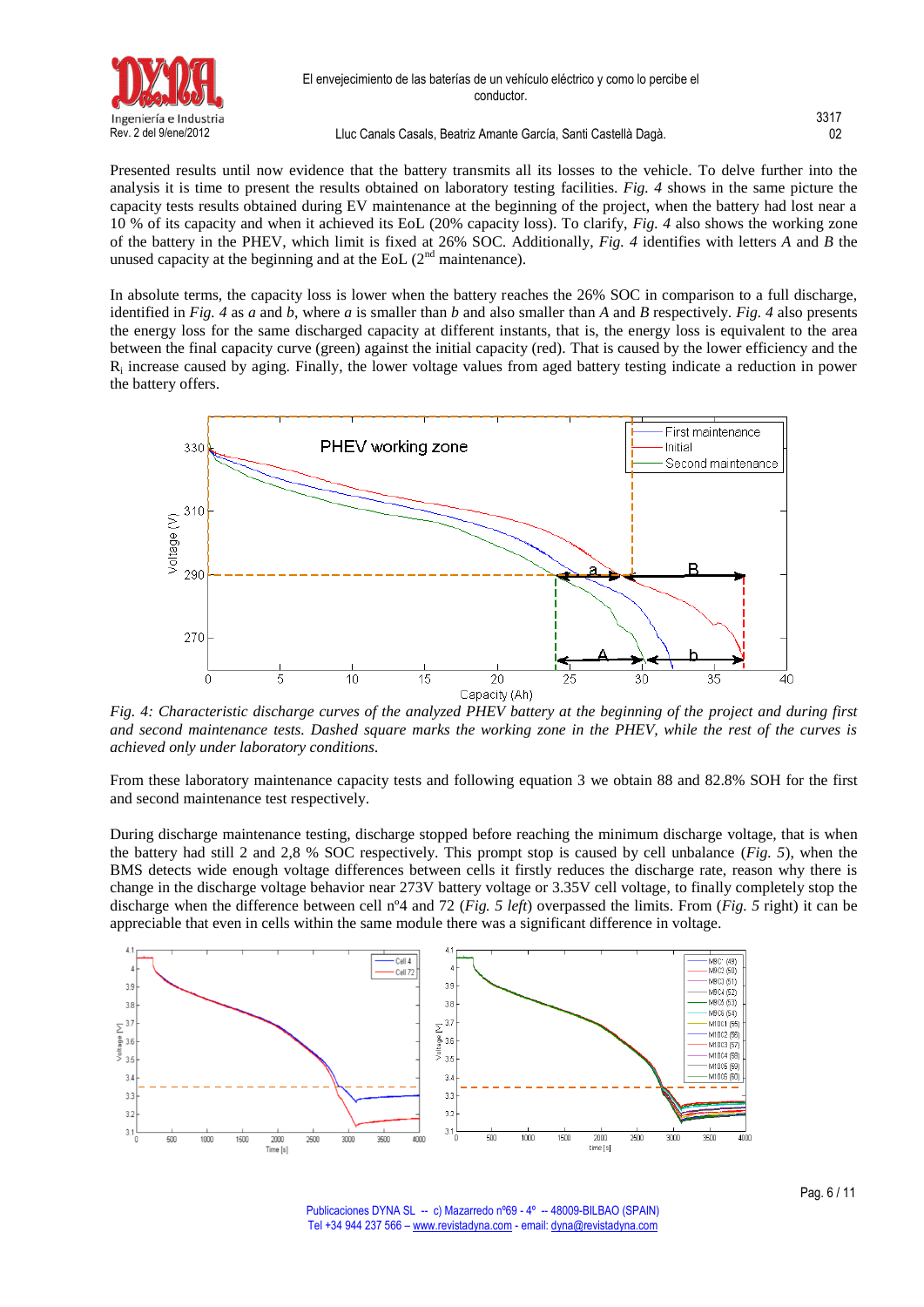

*Fig. 5: left: Maximum cell unbalance during discharge, corresponding to cells nº4 (4th cell from module1) and cell nº72 (6th cell from module 11). Right: Second maintenance characteristic tension curve from cells in modules 9 and 10.*

Voltage slope against time or discharge increases in the low SOC zone, where unbalance is more visible, defining an instability working zone.

Fig. 6 relates the capacity loss against battery SOC, appreciating that capacity loss is proportional to SOC, that is, it increases linearly with the discharged capacity. The only irregularities are found when the BMS intercedes in the normal discharge, at low SOC, and they are caused by sudden changes and SOC estimations more than real variations.



*Fig. 6: Evolution of the battery capacity loss against SOC.*

Therefore, energy losses under a 1C complete discharge laboratory test on a 82% SOH battery are close to 6.7Ah. However, the energy loss transmitted to the driver corresponds to 4.4Ah, as discharge stops at 26% SOC in the vehicle.

Once electrochemical and unbalance losses are identified, this study proceeds with the analysis of cell aging taking  $R_i$ as indicator along time. Fig. 7 shows how all cells have a resistance increase between 0.1 and 0.2 mOhm between the initial measurements and the ones obtained in the first and second 100A pulse maintenance tests. Knowing that initial  $R_i$ measurements were close to 1.2 mOhms,  $R_i$  increase represents a 19%, which is equivalent to the heat loss increase that battery suffers.



*Fig. 7: Internal resistance of all the cells forming the battery under a 100A pulse after 18 seconds.*

3317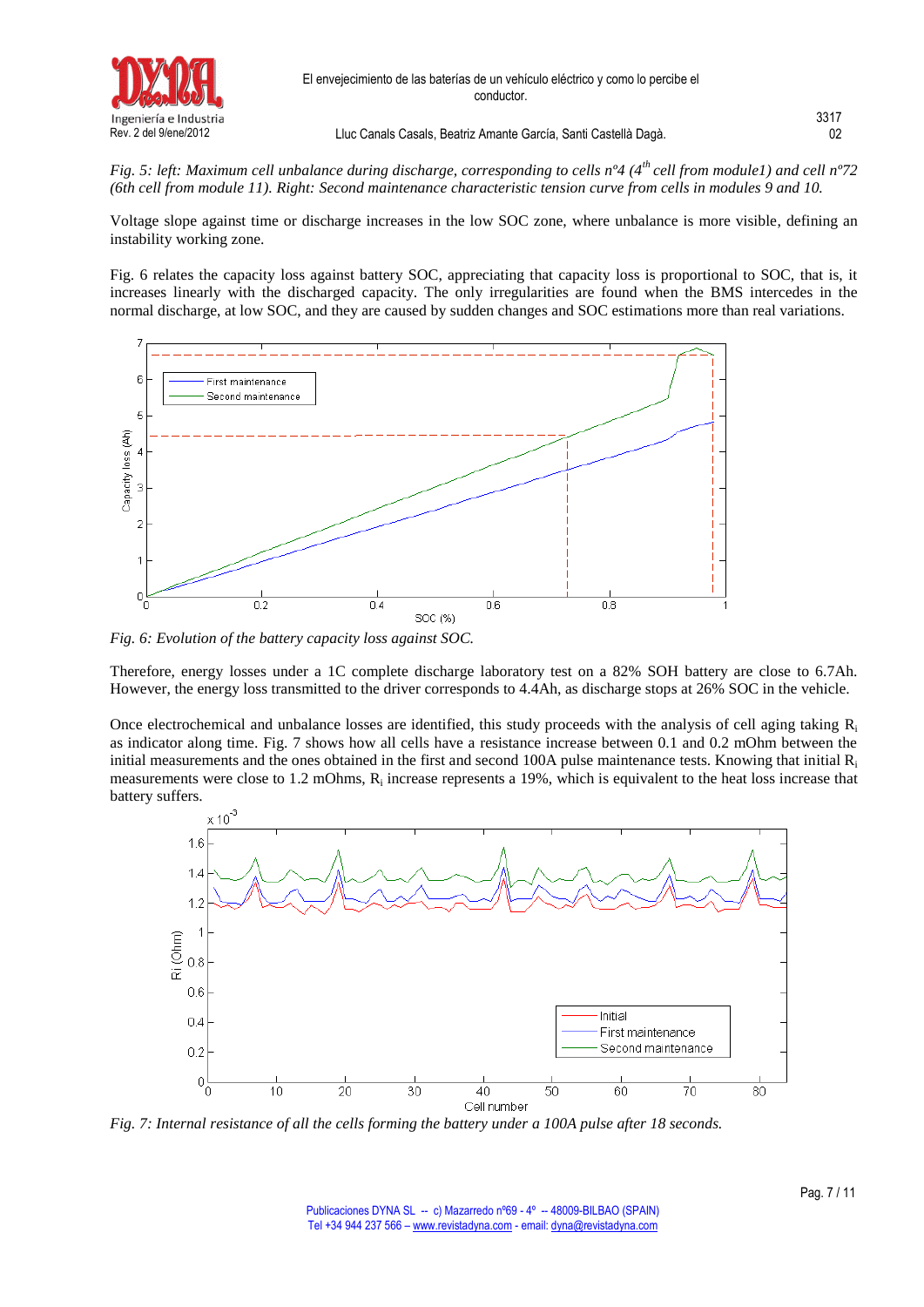

Although for small differences, *Fig.* 7 shows that, effectively, R<sub>i</sub> increase is homogeneous in all cells, confirming that this methodology is also useful to estimate SOH under laboratory testing. As stated in the introduction, the only factor that may cause diversity on cell aging was a different working temperature between cells. Data presented in *Fig. 7* indicates that the cooling system was well designed, maintaining similar working temperature for all cells.

As 19% of heat loss increase might cause alarm, we proceed to calculate these heat losses under different discharge profiles by equation 4.

Adding all cell Ri we obtain the whole battery internal resistance, which value is used for heat calculations. Thus, for a 1C discharge (equivalent to 37A current), heat losses from our PHEV battery make 0.099kWh, which represents less than 1% of the total energy discharged. Thus, 19% increment due to the internal resistance increase signifies only 0.019% energy loss increase.

$$
Q_{heat} = R_i \cdot I^2 = 0.0728 \cdot 37^2 = 99.66 \text{ W} \tag{4}
$$

Under these circumstances, internal resistance increase does not seem such a serious problem. However, as Joule law follows a quadratic equation, heat losses increase dramatically at higher current rates. Thus, under a 4C discharge rate (equivalent to 148 A) these losses rise up to 0.39kWh, accounting for 3.4% of the total energy provided by the battery, and together with the  $R_i$  increase it ends up at 4.1% heat energy losses.

Regarding the different current loads from a trip, we could identify current peaks above 250A, which would represent additional losses. Having all the details of all trip, as all parameters were captured for each second, we proceed to calculate the exact heat energy losses of all these trips. Results show up that, in average, heat energy losses using a fresh battery represent around 2.7% of the energy exchanged during a trip, having a dispersion range that goes from 3.2% to 1.9%. These variations are caused basically to driving habits (more aggressive driving means more power, thus, higher losses) and to the driving cycle or profile (urban, highway, mountain...). Taking these results, a 20%  $R_i$  increase means an average heat loss increment of only 0.57%, which is almost unappreciable by drivers.

On the other hand, the  $R_i$  increase has an additional effect on the maximum power the battery may provide. Hence, the aforementioned 250A peaks, which represent 5.5% of energy loss because of heat on a fresh battery, take an additional  $1.1\%$  due to  $R_i$  increase that can be directly translated to power losses.

Apart from the variability caused by heat losses, there is another factor intrinsic in driving that may disturb the correct perception of range and performance losses of battery and vehicle. This is the regenerative braking. To appreciate the effects of this factor, we studied the energy recovered on all trips, observing that they range between 1 and 3 Ah (*Fig. 8* a). Eliminating the 3 first trips from the study, as they recovered energy raised above 5Ah caused principally from the ICE activation during the last miles of the trips (as it happened in *Fig. 2*), we obtained an average energy recovery of 2.06Ah, which is equivalent to a 8% (*Fig. 8* b) of the total energy discharged with an standard deviation of 0.78Ah representing an additional 3% variation. Moreover, the 0.78Ah deviation accounts for a 38% of the total energy recovered from regenerative braking, meaning that this variability is notable.

3317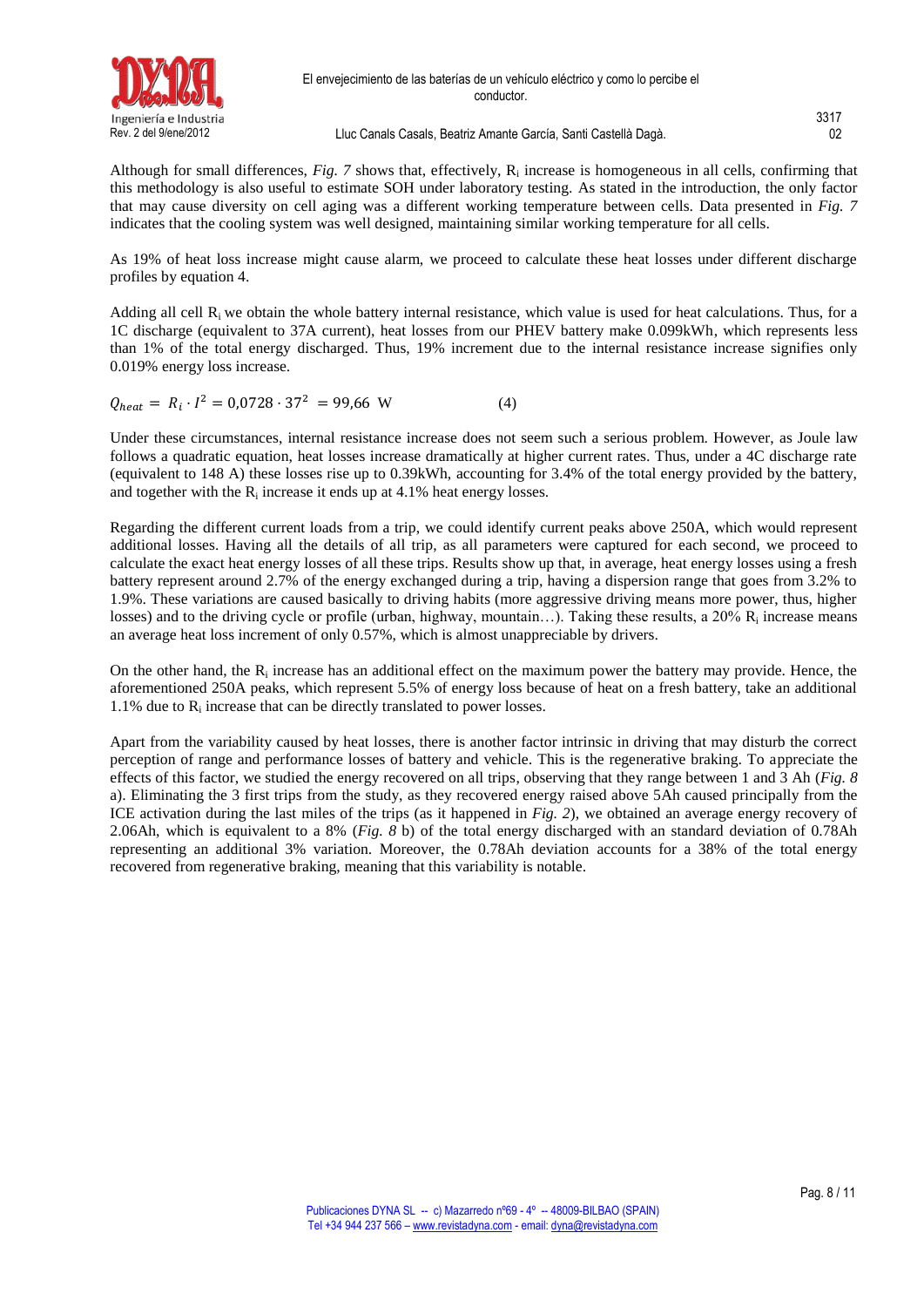

3317



*Fig. 8: a) Histogram by Ah recovered on regenerative braking. b) Ratio of the recovered energy in front of total energy (y-axis) on each analyzed trip (abscissa axis). The dotted line marks the average energy recovered per trip and lighter dots indicate more recent trips.*

Indeed, it is interesting to notice that trip nº 5 (*Fig. 8* b), which had a total discharge of 27.2 Ah at SOH 96.5%, is the one having less regenerative braking energy recovery. This fact puts trip nº 5 at the same level, in terms of capacity and driver perception, than trip n<sup>o</sup> 13, which is one of the trips that more energy recovered, having the battery at 90% SOH. Therefore, the 3% deviation from energy recovery by regenerative braking really disturbs driver's capability to perceive the battery capacity loss due to aging, being even easy to camouflage up to a 6% SOH.

Aging, presented by the lighter line in Fig. 9, represents the average energy loss perceived for a random trip. Adding and subtracting the variety of factors that affect the useful capacity of an EV battery, we can outline an uncertainty zone around real battery aging. This zone, identified by a dark blue stripe around aging in Fig. 9, adds  $\pm$  5% uncertainty margin, which means that the perception of the battery capacity might vary a 10% depending on the driving habits or the particular conditions of trips. Hence, when the battery has lost a 20% of its capacity, the perception of aging is defined by the difference between the less favorable trip when the battery was new and fresh and the most favorable trip when the battery reached the EoL. That is, the gap between red dotted lines in Fig. 9, which value is 7.57%. It should be noticed that the uncertainty zone is centered on the capacity transmitted loss, that is, the one that does not considers the unbalance effects as they remain outside the stable working zone of EVs.



*Fig. 9: Real (pale blue) and transmitted (light line) capacity loss and the uncertainty zone. Dashed lines indicate the perception range of degradation.*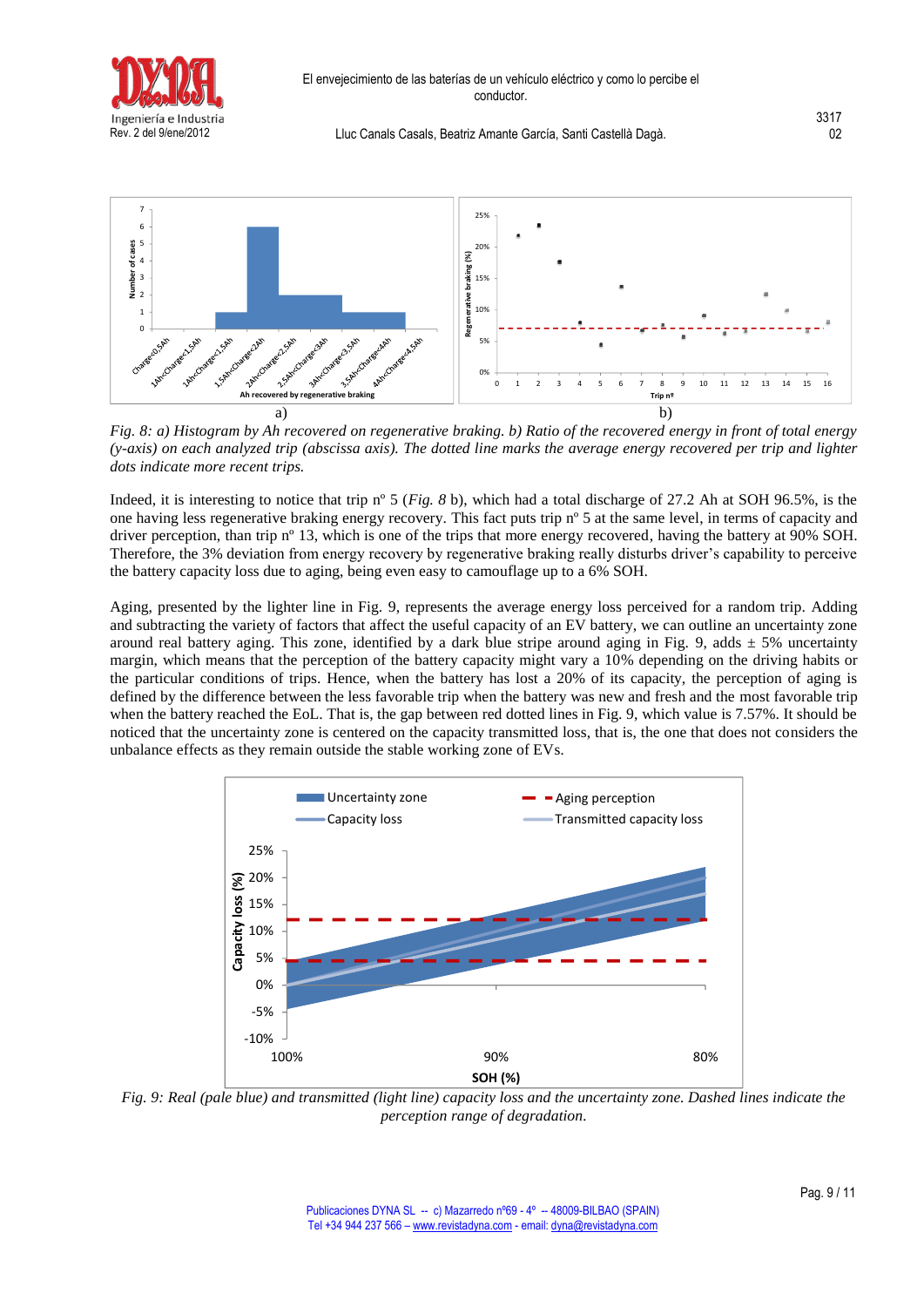

Hereby, it is observed that battery transmits its energy losses but these losses are hardly appreciable by drivers due to the inherent driving dynamics and changing conditions.

### **4.- DISCUSSION**

This paper presented how battery electrochemical energy losses have a linear relation with discharges, thus, these losses (representing 96.5% of the total energy losses from a battery) impact directly on EV range and performances.

We could observe the instability zone at low SOC, where unbalance between cell voltages often occurs. However, as EV manufacturers limit the working voltage range of the whole battery using the BMS, this instability zone is never reached when driving. Therefore, the useful capacity loss due to instability, which is near a 3% in the studied PHEV, does not affect the driver's battery aging perception.

During a trip or comparing discharges among trips, battery current demand is not constant, neither continuous. In consequence, we can state that the driver's capability to perceive battery capacity losses is severely reduced not having a stable and repetitive base to compare with.

Heat loss is one of the factors affecting the capability to perceive aging as it varies from one trip to another. From the different trips analyzed, we could stablish a 2% variability on useful battery capacity due to heat losses.

Another factor adding uncertainty to perceive battery aging that appears while driving corresponds to regenerative braking, which was calculated to be a 3%.

Consequently, at the EoL, when EV batteries had lost 20% of its initial capacity, the driver will perceive much less than that. While working in the voltage stable zone, the capacity loss is reduced to a 17% as cell unbalance is eliminated. To this value, uncertainties should be added, such as the ones from regenerative braking and heat losses, which represent a  $\pm$  5%. In fact, this variability also occurs at the beginning of the EV and battery life, when it may seem that the EV battery has more or less capacity that what it really has depending on the driving conditions. Thus, driver's EV battery aging perception is reduced to 7.57% against the 20% real capacity loss, which represents only a 38% of what really happens.

Finally, we should notice that, as the study is based on battery energy capacity and not on mileage driven, there will surely appear additional factors affecting and hampering driver's perception of aging, such as EV auxiliaries' consumption. Maybe the best example of auxiliary consumption load is the acclimatization system, which consumption varies depending on the year season or the hours in which the car runs. For example, a new EV bought in winter using cabin heating systems will have less driving range than another EV near to the EoL driving during spring, when temperatures are soft and pleasant. In fact, driving at very cold temperatures around -20ºC reduces EV driving range to less than half, which has nothing to do with aging.

In summary, we can state that, although batteries transmit directly their losses to the EV, there are many other factors perturbing driver's capacity loss perception. By defining an EoL of batteries at 80% SOH we assume that battery capacity loss or aging will hardly be appreciated by EV drivers, offering relative relief to car manufacturers and possible EV clients.

### **BIBLIOGRAPHY**

- [1] ACEA, "Consolidated Registrations By Country," 2014. [Online]. Available: http://www.acea.be/statistics/tag/category/by-countryregistrations. [Accessed: 11-Dec-2014].
- [2] M. Gil-Agusti, L. Zubizarreta, V. Fuster, and A. Quijano, "Baterias: Estado actual y futuras tendéncias (1<sup>a</sup> parte)," *DYNA*, vol. 89, no. 6, pp. 584–589, 2014. DOI:<http://dx.doi.org/10.6036/7298>
- [3] T. Waldmann, M. Wilka, M. Kasper, M. Fleischhammer, and M. Wohlfahrt-Mehrens, "Temperature dependent ageing mechanisms in Lithium-ion batteries – A Post-Mortem study," *J. Power Sources*, vol. 262, pp. 129–135, Sep. 2014.
- [4] A. Eddahech, O. Briat, and J.-M. Vinassa, "Determination of lithium-ion battery state-of-health based on constant-voltage charge phase," *J. Power Sources*, vol. 258, pp. 218–227, Jul. 2014.
- [5] V. V. Viswanathan and M. Kintner-Meyer, "Second Use of Transportation Batteries: Maximizing the Value of Batteries for Transportation and Grid Services," in *IEEE Transactions on Vehicular Technology*, 2011, vol. 60, no. 7, pp. 2963–2970.